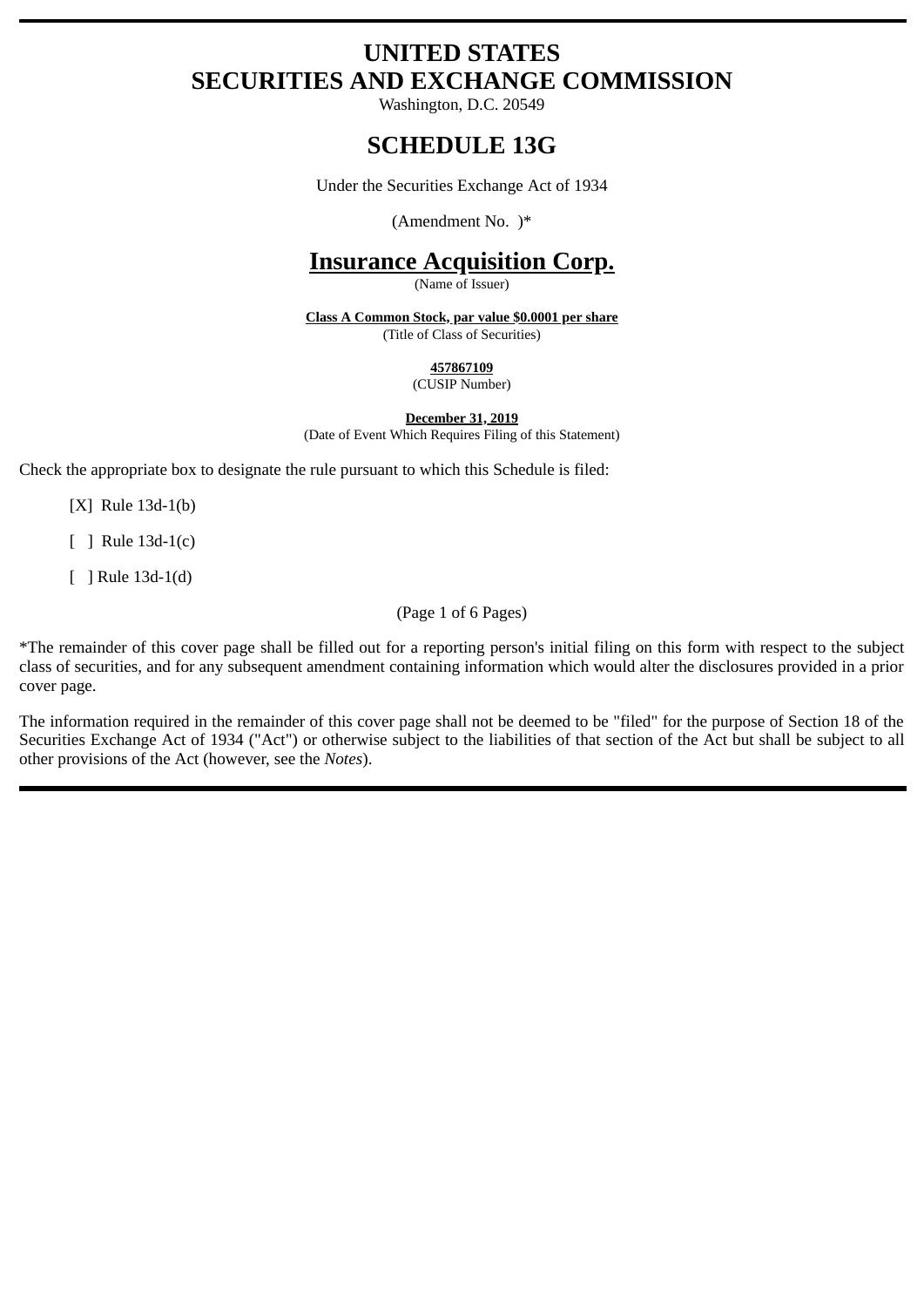**CUSIP No.** 457867109 **13G Page 2 of 5 Pages**

| Names of Reporting Persons                                                              |                                                                                                                                                               |                                 |
|-----------------------------------------------------------------------------------------|---------------------------------------------------------------------------------------------------------------------------------------------------------------|---------------------------------|
| Polar Asset Management Partners Inc.                                                    |                                                                                                                                                               |                                 |
| Check the appropriate box if a member of a Group (see instructions)                     |                                                                                                                                                               |                                 |
|                                                                                         |                                                                                                                                                               |                                 |
|                                                                                         |                                                                                                                                                               |                                 |
| Sec Use Only                                                                            |                                                                                                                                                               |                                 |
|                                                                                         |                                                                                                                                                               |                                 |
| Citizenship or Place of Organization                                                    |                                                                                                                                                               |                                 |
|                                                                                         |                                                                                                                                                               |                                 |
| <b>Sole Voting Power</b>                                                                |                                                                                                                                                               |                                 |
|                                                                                         |                                                                                                                                                               |                                 |
|                                                                                         |                                                                                                                                                               | 880,299                         |
|                                                                                         |                                                                                                                                                               | <b>Shared Voting Power</b>      |
|                                                                                         |                                                                                                                                                               |                                 |
|                                                                                         | $\overline{7}$                                                                                                                                                | <b>Sole Dispositive Power</b>   |
|                                                                                         |                                                                                                                                                               | 880,299                         |
|                                                                                         | 8                                                                                                                                                             | <b>Shared Dispositive Power</b> |
|                                                                                         |                                                                                                                                                               |                                 |
| Aggregate Amount Beneficially Owned by Each Reporting Person<br>$\boldsymbol{9}$        |                                                                                                                                                               |                                 |
|                                                                                         |                                                                                                                                                               |                                 |
| Check box if the aggregate amount in row (9) excludes certain shares (See Instructions) |                                                                                                                                                               |                                 |
|                                                                                         |                                                                                                                                                               |                                 |
| Percent of class represented by amount in row (9)                                       |                                                                                                                                                               |                                 |
|                                                                                         |                                                                                                                                                               |                                 |
|                                                                                         |                                                                                                                                                               |                                 |
| Type of Reporting Person (See Instructions)                                             |                                                                                                                                                               |                                 |
| IA                                                                                      |                                                                                                                                                               |                                 |
|                                                                                         | $(a)$ $[$ $]$<br>(b) $[$ $]$<br>Number of<br><b>Shares</b><br>Beneficially<br>Owned by Each<br><b>Reporting Person</b><br>With:<br>880,299<br>$[\ ]$<br>5.68% | Canada<br>5<br>6                |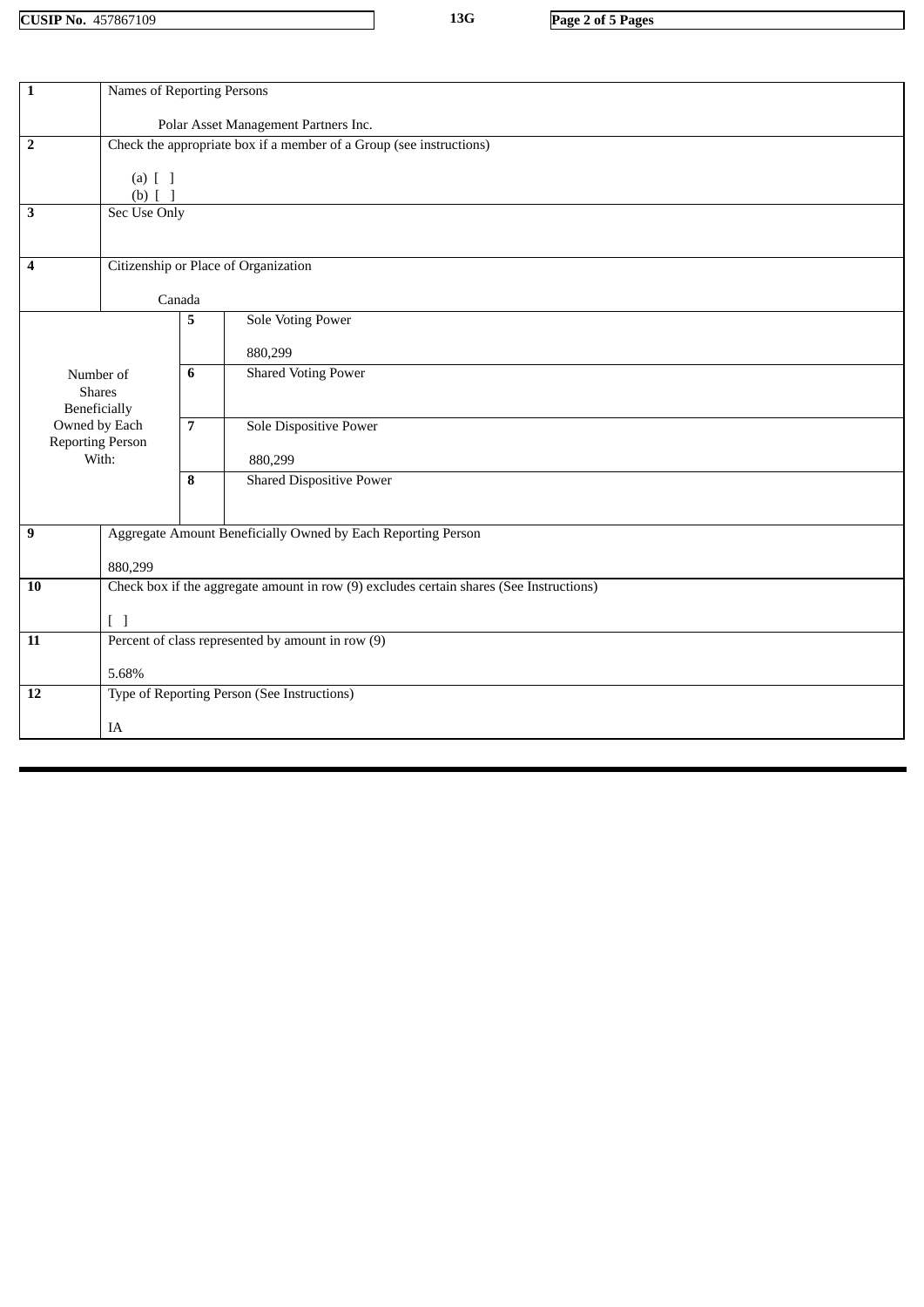**CUSIP No.** 457867109 **13G Page 3 of 5 Pages**

**Item 1.**

#### **(a) Name of Issuer:**

The name of the issuer is Insurance Acquisition Corp. (the "Company").

## **(b) Address of Issuer's Principal Executive Offices:**

The Company's principal executive offices are located at 2929 Arch Street, Suite 1703, Philadelphia, PA 19104.

#### **Item 2.**

## **(a) Name of Person Filing:**

This statement is filed by Polar Asset Management Partners Inc., a company incorporated under the laws of Ontario, Canada, which serves as investment advisor to Polar Multi-Strategy Master Fund, a Cayman Islands exempted company ("PMSMF") and certain managed accounts (together with PMSMF, the "Polar Vehicles") with respect to the Shares (as defined below) directly held by the Polar Vehicles.

The filing of this statement should not be construed as an admission that the Reporting Person is, for the purposes of Section 13 of the Act, the beneficial owner of the Shares reported herein.

## **(b) Address of Principal Business Office or, if None, Residence:**

The address of the business office of the Reporting Person is 401 Bay Street, Suite 1900, PO Box 19, Toronto, Ontario M5H 2Y4, Canada.

#### **(c) Citizenship:**

The citizenship of the Reporting Person is Canada.

## **(d) Title and Class of Securities:**

Class A Common Stock, par value \$0.0001 per share (the "Shares").

### **(e) CUSIP No.:**

457867109

## **Item 3. If this statement is filed pursuant to §§ 240.13d-1(b) or 240.13d-2(b) or (c), check whether the person filing is a:**

- (a)  $\begin{bmatrix} 1 \\ 1 \end{bmatrix}$  Broker or dealer registered under Section 15 of the Act;
- (b)  $\lceil \cdot \rceil$  Bank as defined in Section 3(a)(6) of the Act;
- (c)  $\begin{bmatrix} 1 \end{bmatrix}$  Insurance company as defined in Section 3(a)(19) of the Act;
- (d) [ ] Investment company registered under Section 8 of the Investment Company Act of 1940;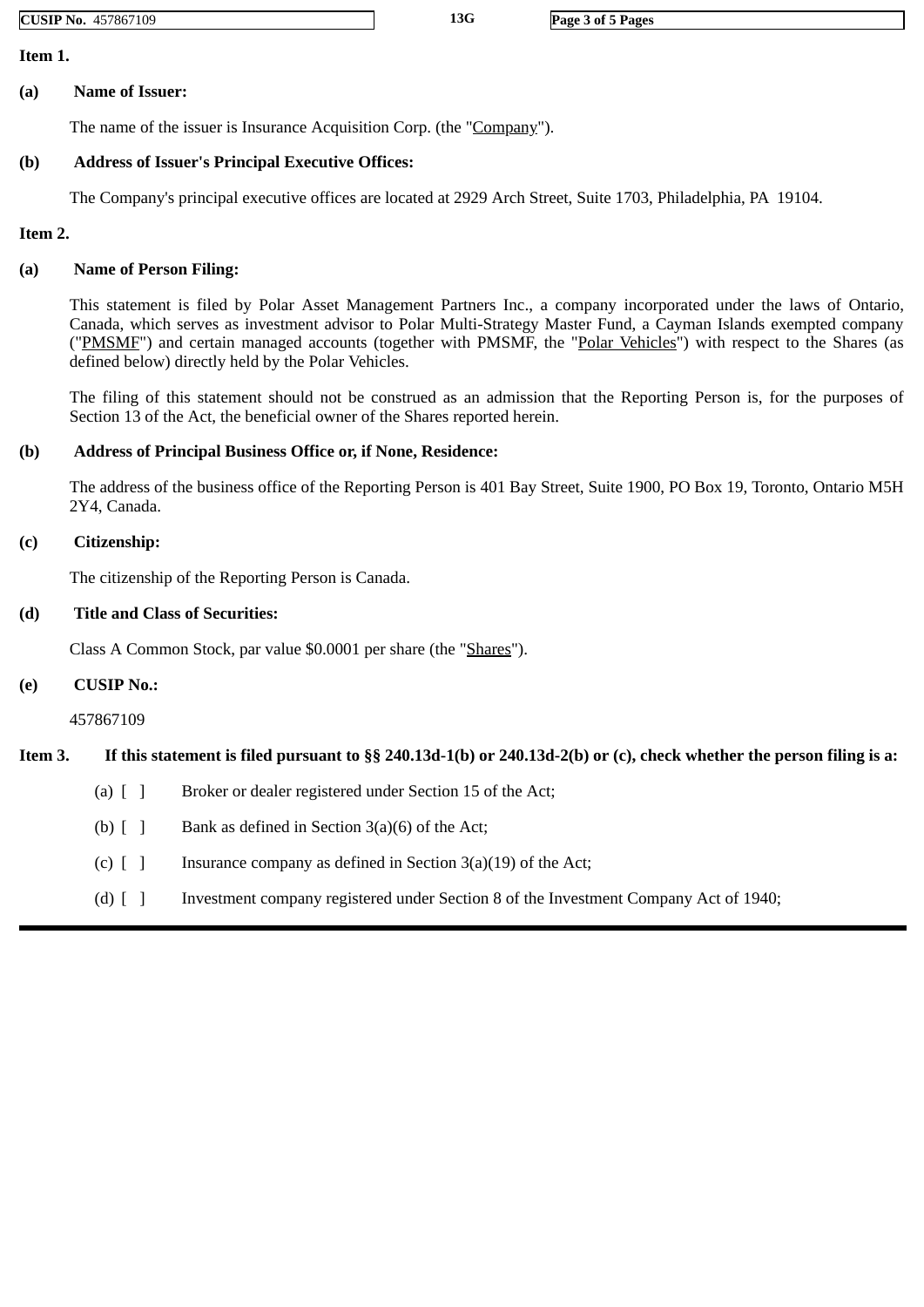(e)  $\lceil$  ] An investment adviser in accordance with Rule 13d-1(b)(1)(ii)(E);

(f)  $\lceil \rceil$  An employee benefit plan or endowment fund in accordance with Rule 13d-1(b)(1)(ii)(F);

(g)  $\lceil \cdot \rceil$  A parent holding company or control person in accordance with Rule 13d-1(b)(1)(ii)(G);

(h) [ ] A savings associations as defined in Section 3(b) of the Federal Deposit Insurance Act (12 U.S.C. 1813);

(i)  $\lceil \rceil$  A church plan that is excluded from the definition of an investment company under section 3(c)(14) of the Investment Company Act of 1940;

- (j)  $[X]$  A non-U.S. institution in accordance with Rule 240.13d-1(b)(1)(ii)(J);
- (k)  $\begin{bmatrix} \end{bmatrix}$  Group, in accordance with Rule 240.13d-1(b)(1)(ii)(K).

If filing as a non-U.S. institution in accordance with Rule 240.13d-1(b)(1)(ii)(J), please specify the type of institution:

The Reporting Person is an investment fund manager, portfolio manager, exempt market dealer and commodity trading manager registered with the Ontario Securities Commission.

#### **Item 4. Ownership**

The percentages used herein are calculated based upon 15,490,000 Shares reported to be outstanding as of November 13, 2019 as disclosed in the Company's Quarterly Report on Form 10-Q for the quarterly period ended September 30, 2019, filed with the Securities and Exchange Commission on November 13, 2019.

The information required by Items 4(a) - (c) is set forth in Rows 5 - 11 of the cover page for the Reporting Person and is incorporated herein by reference.

#### **Item 5. Ownership of Five Percent or Less of a Class.**

If this statement is being filed to report the fact that as of the date hereof the reporting person has ceased to be the beneficial owner of more than five percent of the class of securities, check the following [ ].

#### **Item 6. Ownership of more than Five Percent on Behalf of Another Person.**

See Item 2. The Polar Vehicles have the right to receive or the power to direct the receipt of dividends from or the proceeds from the sale of more than 5% of the Shares.

**Item 7. Identification and classification of the subsidiary which acquired the security being reported on by the parent holding company or control person.**

Not applicable.

## **Item 8. Identification and classification of members of the group.**

Not applicable.